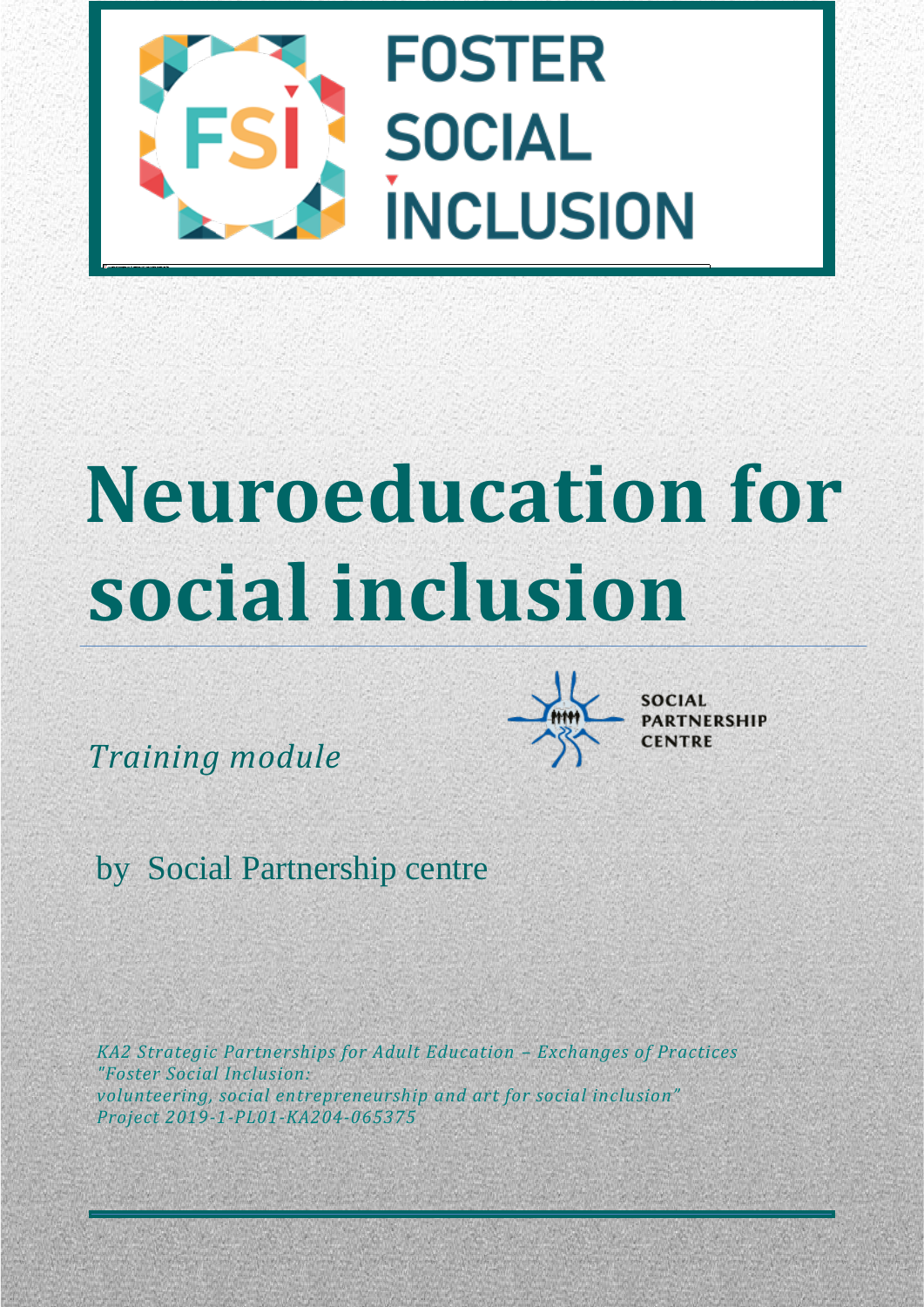



# **The training module description**

#### **Neuroeducation for social inclusion**

Neuroeducation is one of the fields of neuroscience, looking for methods to help people change attitudes, thinking and behavior.

According to the definition of the World Health Organization: "Health is physical, mental and social well-being and not merely the absence of disease or infirmity." Contribution to the improvement of social inclusion of single mothers and women who have been unemployed for 12 months or more, through the development of social, emotional and spiritual intelligence while applying special neuroeducational methods (NEM), which have been developed on the basis of international research by the lithuanian author Marija-Mendelė Leliugienė.

**Specific target audience:** Single mothers and women who have been unemployed for 12 months or more.

In this context target audience is as specified above, but the training module is also suitable for other target groups such as refugees, emigrants, etc.

**The Group**: from 8 to 12 training participants

**Duration:**  $1 - 2$  months.

**Trainer:** certified neuroeducator and assistant with pedagogue / psychologist / art therapist / social worker/pedagogue or other equivalent education

#### **Main goal**

To develop the social, emotional and spiritual intelligence using neuroeducational methods (NEM).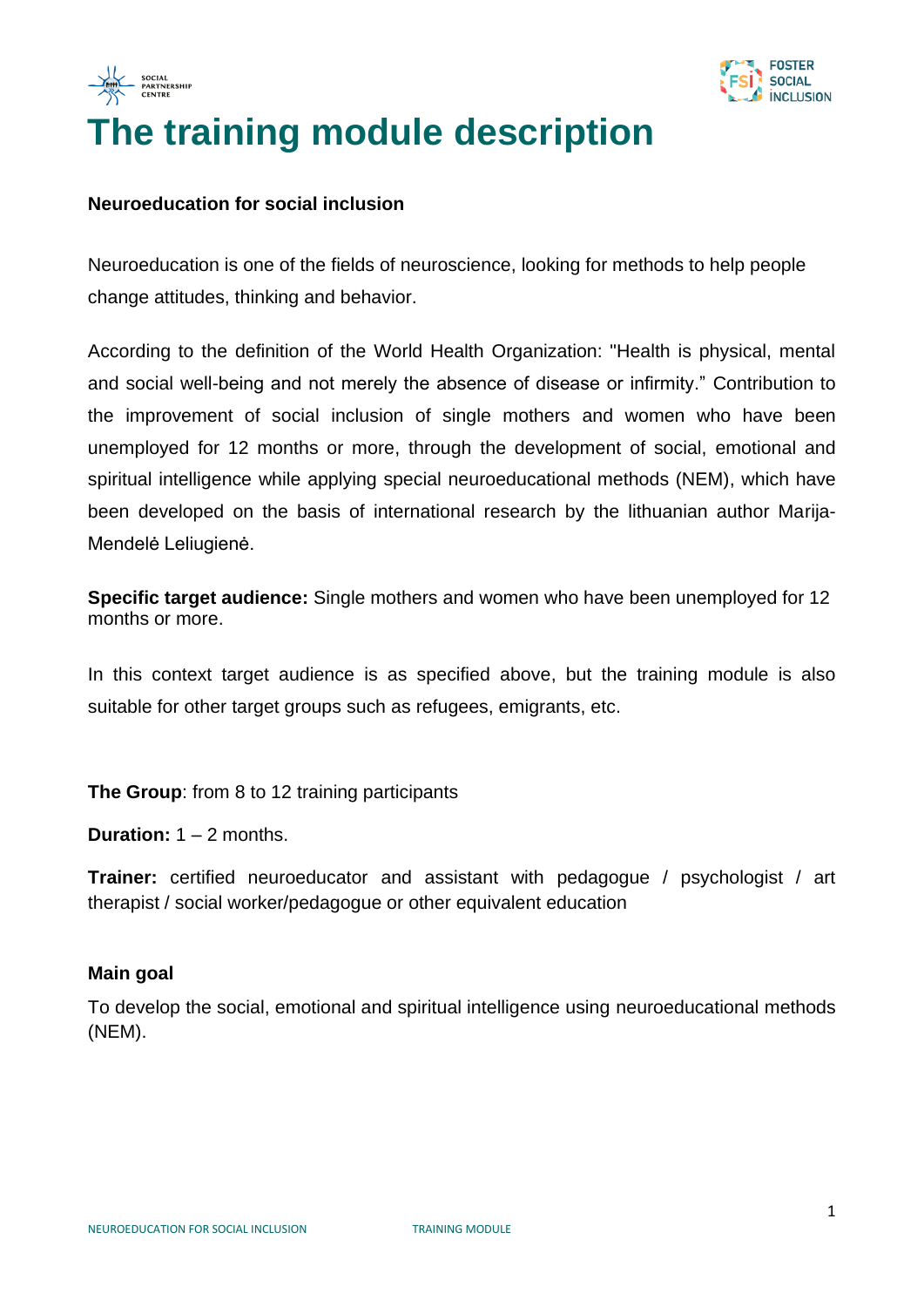



#### **Detailed objectives:**

- to strengthen self-confidence
- to motivate to take responsibility for their actions
- to help understand their powers of the consciousness
- change attitudes, thinking and behaviour
- to develop creativity and intuition
- learn to recognize and accept emotions
- help get rid of chronic stress and its consequences, reduce depression
- help to concentrate and relax in order to realize one's vocation /self-realization sphere
- develop communication skills
- learn to choose and decide
- to help identify a career path
- help to discover own strengths that can be used in a professional way

#### **The training is to develop key skills:**

- social intelligence competences
- spiritual intelligence competences
- emotional intelligence competences
- personal competences
- communication competences
- creativity competences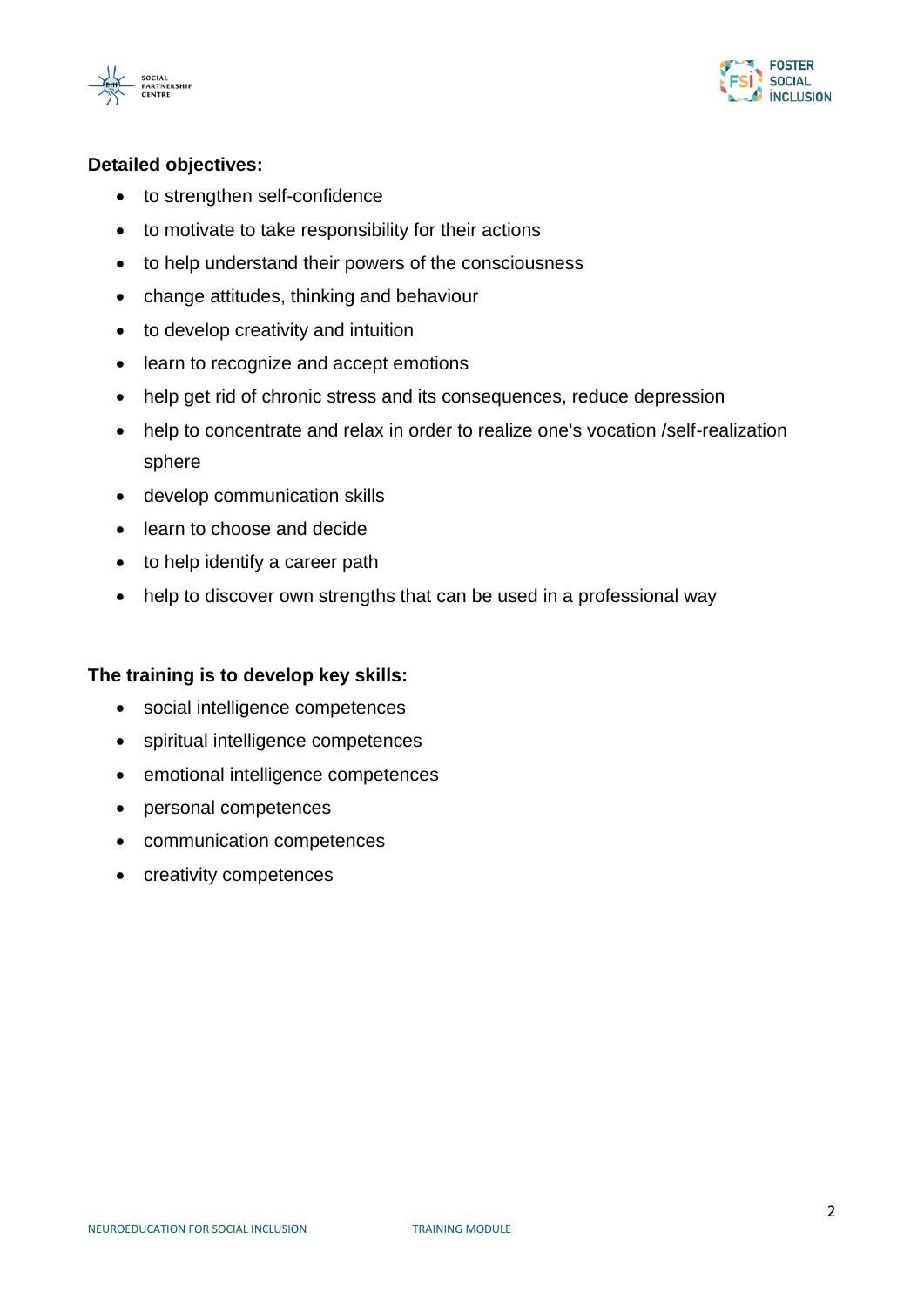



#### **METHODOLOGY**

#### **NEM METHODS:**

#### **1) Exercises / tests**

These are additional components of education that are specifically designed to achieve the desired educational goal. Exercises are designed for relaxation, concentration, emotions recognition, control and release. The tests are for selfexamination, "how and where I am", "I am here and now". NEM tests and exercises help to perceive, assimilate and become aware of knowledge about emotional and spiritual hygiene, to see reality, to internalise humanistic values, to change attitude and mindset.

#### **2) Meditation**

Meditation helps in stress and negative emotion management and allows for a deeper, more subtle self-exploration.

#### **3) Visualizations**

The seven visualisations are the main motivational keys that could help a person to go through his/her thinking process, sometimes even resulting in mindset/attitude permanent changes, helps to understand, comprehend, assimilate and realise the importance of emotions management, and enables person to take full responsibility for their decisions.

#### **4) Verbal codes**

Verbal codes are phrases used for self-awareness/self-perception, self-integration, perception of reality, mindset and behavioural correct

#### **5) Art therapy**

Art therapy methods were developed by taking into account the goals of psychoemotional and spiritual health, emphasizing the person's own decision to change his/her attitude and way of living.

#### **Knowledge**

- self-knowledge
- neuroeducational methods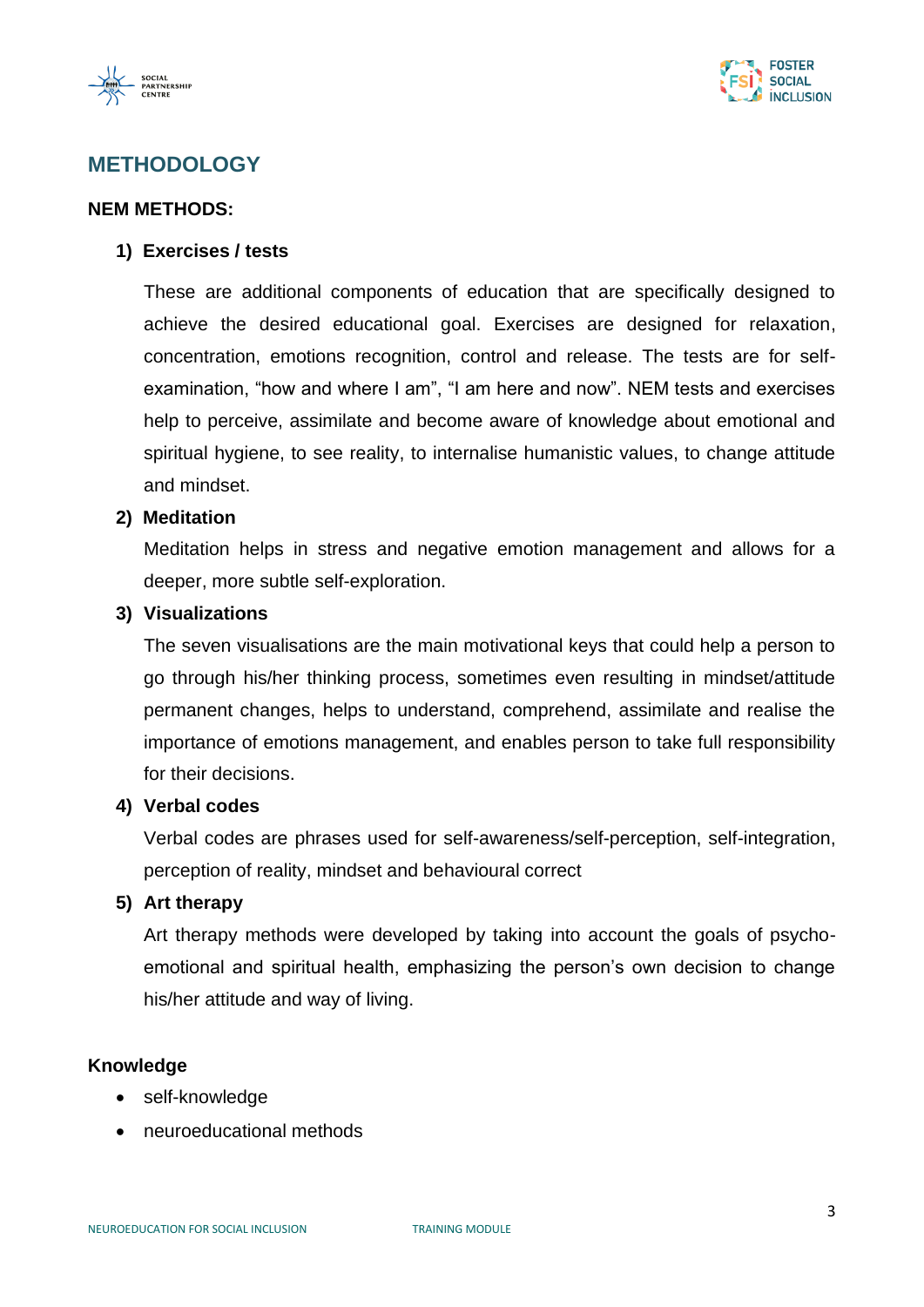



## **Tips for facilitators**

#### **HOW TO COMMUNICATE WITH WORKSHOP PARTICIPANTS: GUIDELINES FOR FACILITATORS**

#### **1. BASIC PRINCIPLES**

The main goal of the facilitator is to help each person and the whole group together to achieve certain goals set out in the module description, using all five neuroeducational methods. Since group dynamics play an important role in the human healing process and can facilitate the therapeutic process, it is important to choose appropriate teaching methods, taking into account the overall atmosphere of the group, the problems of the participants, the social challenges experienced by the participants.

#### **2. FACILITATORS' TASKS**

- help to achieve training goals
- guide the group through the meeting processes
- consider the needs of the group as a whole
- to acquaint participants with neuroeducational methods, techniques that will be used during training
- provide the necessary tools for the implementation of tasks
- to ensure the emotional comfort of the participants

#### **3. EFFECTIVE TRAINING**

As the main goal of the training module is to develop the social, emotional and spiritual intelligence using neuroeducational methods (NEM). In order to achieve the goal, training must be conducted by a qualified neuroeducator, as special knowledge is required in the application of these training methods.

For training to be effective:

- the neuroeducator must clearly set out the tasks and provide the tools to do so.
- the process needs to be monitored and help if needed is provided.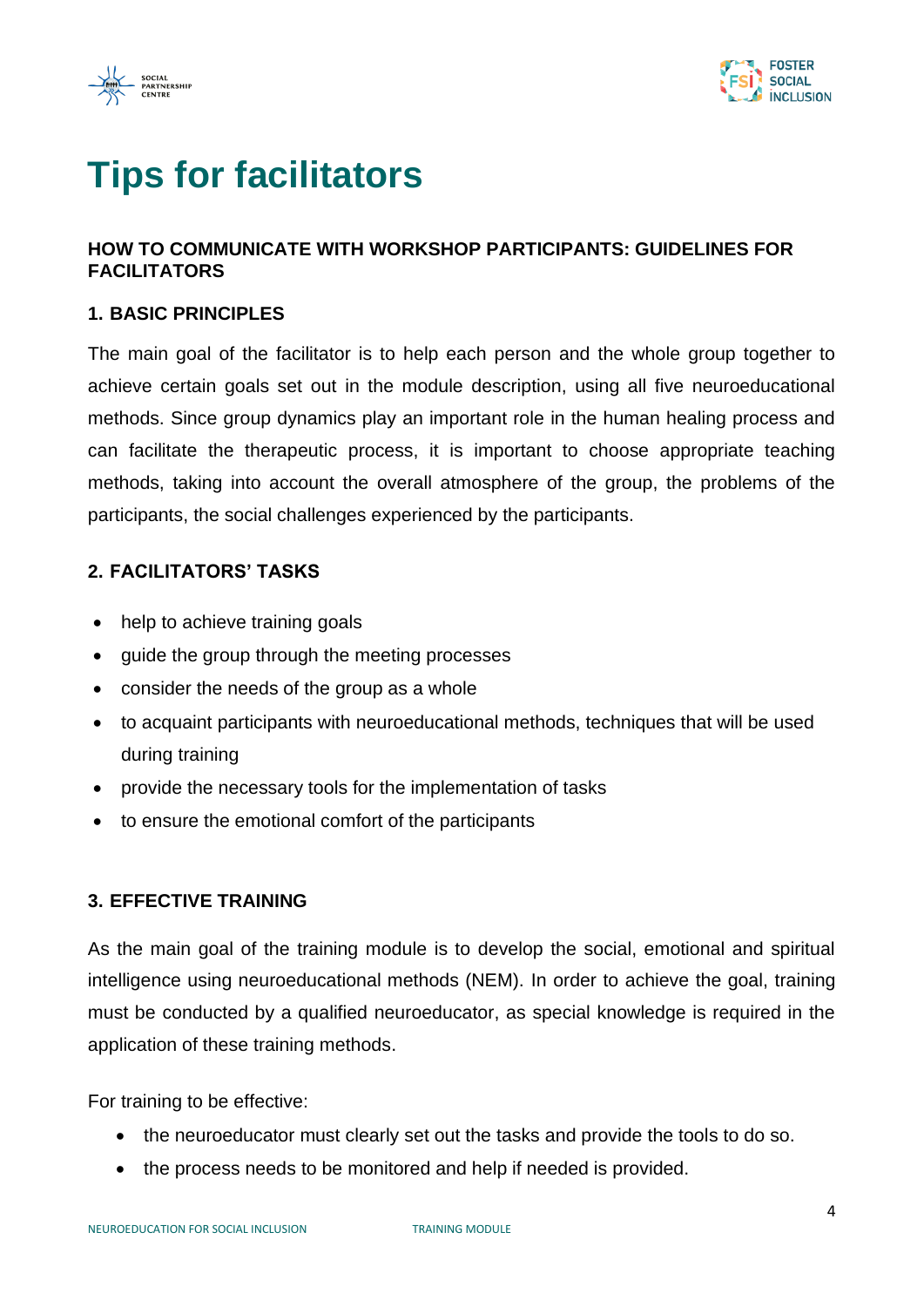



after completing the necessary tasks to help understand and integrate the experiences of the participants.

#### **4. STRENGTHENING SOCIAL SKILLS, HARNESSING GROUP POTENTIAL**

Group work can provide sense of community and reduce feelings of isolation. Communication in a supportive environment is an important factor in reducing social exclusion.

Social skills can be strengthened in these ways:

- give participants the opportunity to ask questions
- create an environment where all participant feels encouraged to share their opinions, experiences and emotions. Individuals with similar experiences can provide support to each other through listening and sharing strategies to help with solving problems
- prepare opening and closing activities, as these create a sense of intimacy among participants.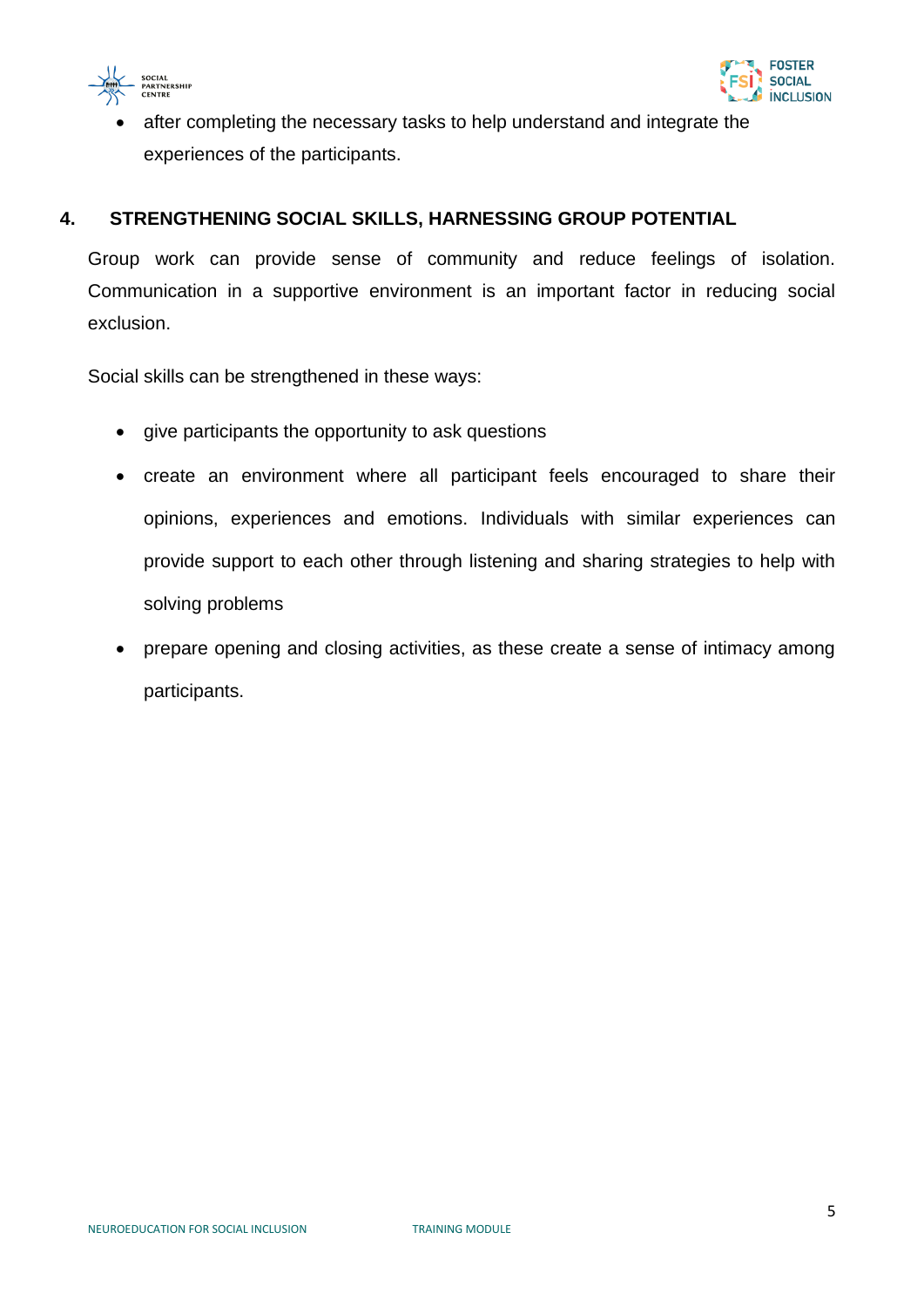



## **Training programme**

**STAGE I Preparation of workshops; STAGE II Neuroeducational Workshops; STAGE III Presentation of the workshops results; STAGE IV Evaluation.**

#### **STAGE I Preparation of workshops**

- Group introduction to the concept of neuroeducation, presentation of NEM methods, presenting the activities that will be carried out during the training.
- Associative metaphorical cards (OH and others) are used to warm up the group and build trust among the group members, to actualize emotions, as well as to help diagnose the special needs of the group and are used as a group work methodology. Participants sit in a circle and take one card at a time. Metaphoric associative cards are a set of pictures of the size of a postcard or a playing card depicting landscapes, animals, household items, life situations, abstract paintings, airy-tale characters, people (adults and children) and interactions between them. Each participant names what they feel when they see this card? Who/what is the card associated associated with? This reflects the current situation and well-being of the participant. Participants freely choose how to associate the problem, symptom or themselves with the picture, this reflects the current situation and well-being of the person.
- Some specific non-verbal videos are shown, then a discussion takes place about the feelings which arrises while watching this video, also how everyone understands the information differently.
- Once the neuroeducator gets to know the group members, identifies and evaluates the overall group potential, goals, and opportunities, then the most appropriate activities are selected to help the group fully benefit from the training.
- Each member of the group fills out the questionnaire about their feelings, fears, defines the situation they are in and wants to change what they expect from the training.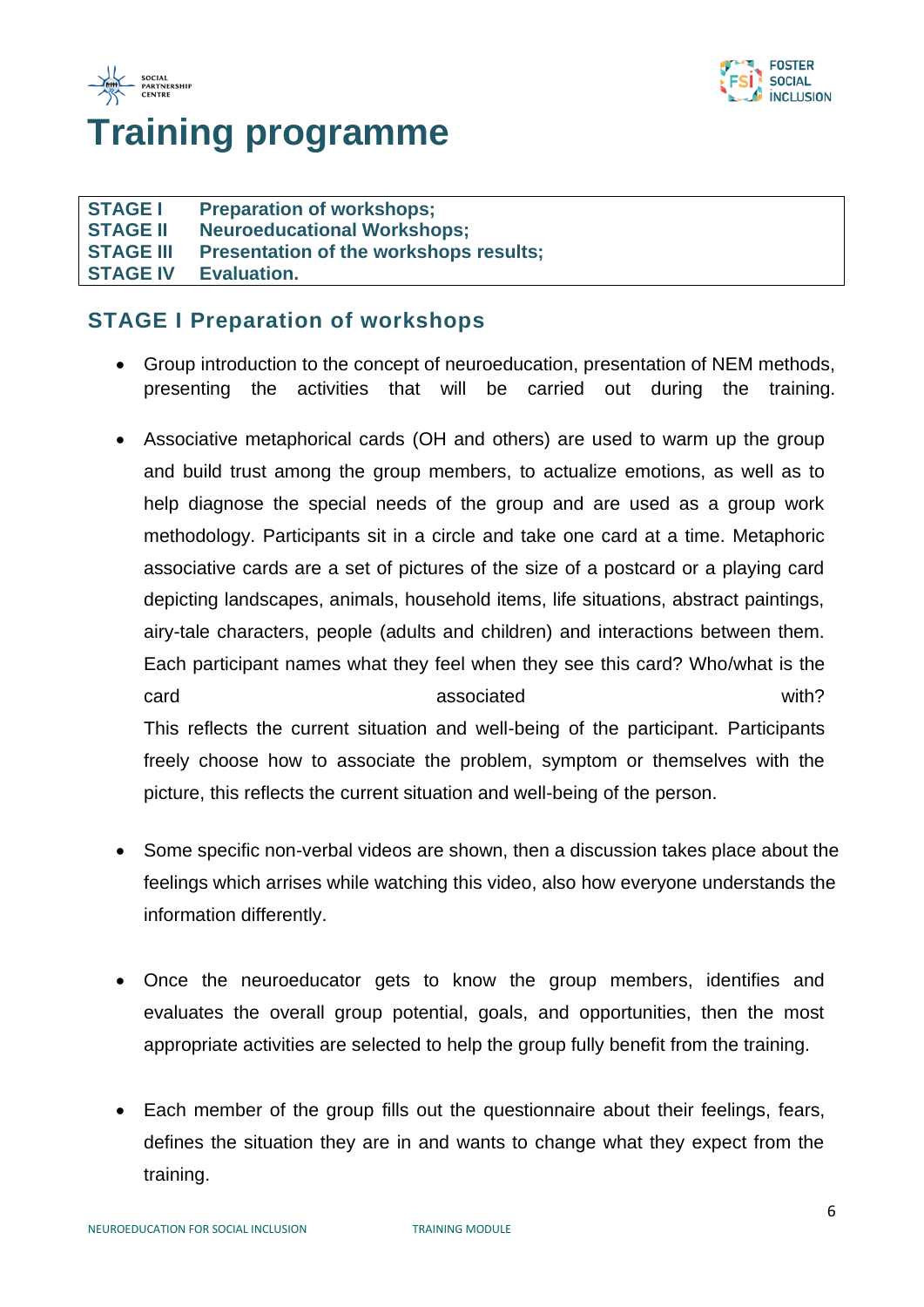



## **STAGE II Neuroeducational Workshops**

Structure of each neuroeducational activity:

| 1. Greetings and discussion of moods (10-15 minutes)       |
|------------------------------------------------------------|
| 2. Workplace preparation (5 minutes)                       |
| 3. Concentration exercises (5 minutes)                     |
| 4. Theoretical part (10-15 minutes)                        |
| 5. Practical part and reflection (2-3hours) detailed below |
| 6. Farewell (5-10 minutes)                                 |

#### **Workshop 1** – Practical part activities for the development of **emotional intelligence (2,5 hours)**

| <b>Method and</b><br>duration                                                                   | <b>Goals</b>                                                                                                                                                                                                                                                                  | <b>Training</b><br>appliances                                                                                                                  | <b>Process</b>                                                                                                                                                                                                                                                                                                                                                                                     |
|-------------------------------------------------------------------------------------------------|-------------------------------------------------------------------------------------------------------------------------------------------------------------------------------------------------------------------------------------------------------------------------------|------------------------------------------------------------------------------------------------------------------------------------------------|----------------------------------------------------------------------------------------------------------------------------------------------------------------------------------------------------------------------------------------------------------------------------------------------------------------------------------------------------------------------------------------------------|
| <b>Art therapy</b><br>session<br>"Drawing<br>negative<br>emotions with<br>colors "<br>20-30 min | -Teach to<br>recognize<br>emotions by<br>stimulating<br>emotional<br>memory<br>-Develop self-<br>confidence<br>-Teach to<br>overcome<br>negative<br>emotions<br>-Develop<br>sensitivity,<br>"inner hearing"<br>-Get rid of<br>negative<br>emotions and<br>painful<br>memories | A3 drawing<br>sheets 12<br>color gouache<br><b>Brushes of</b><br>various sizes,<br>Water jars<br>Paper napkins<br><b>Tablecloth</b><br>Aprons. | Participants<br>asked<br>remember<br>are<br>to<br>unpleasant situations, to recognize and<br>name the emotions they experienced then.<br>After listening to yourself, intuitively choose<br>colors for each emotion you want to<br>express. Expressively draw to overcome<br>negative emotions. Performing a ritual by<br>destroying<br>drawn<br>negative<br>emotions.<br>Reflections in progress. |
| <b>Art therapy</b><br>session<br>"Transformation"<br>$10-15$ min. + 15<br>min reflection        | -To develop<br>concentration,<br>imagination and<br>creativity                                                                                                                                                                                                                | A3 drawing<br>paper (one<br>sheet for each<br>participant)<br>Colored<br>pencils or gel<br>pens,<br>Plasticine glue<br>to attach the           | Participants choose from 2 different colored<br>pencils and expressively draw with a non-<br>dominant hand. To discover what is hiding<br>under the "messy drawing" a symbol or an<br>object. The highlighted symbol or item<br>needs to be marked with a pencil of a<br>different color.<br>Then the participants think of the name or<br>symbol of a discovered object and create a              |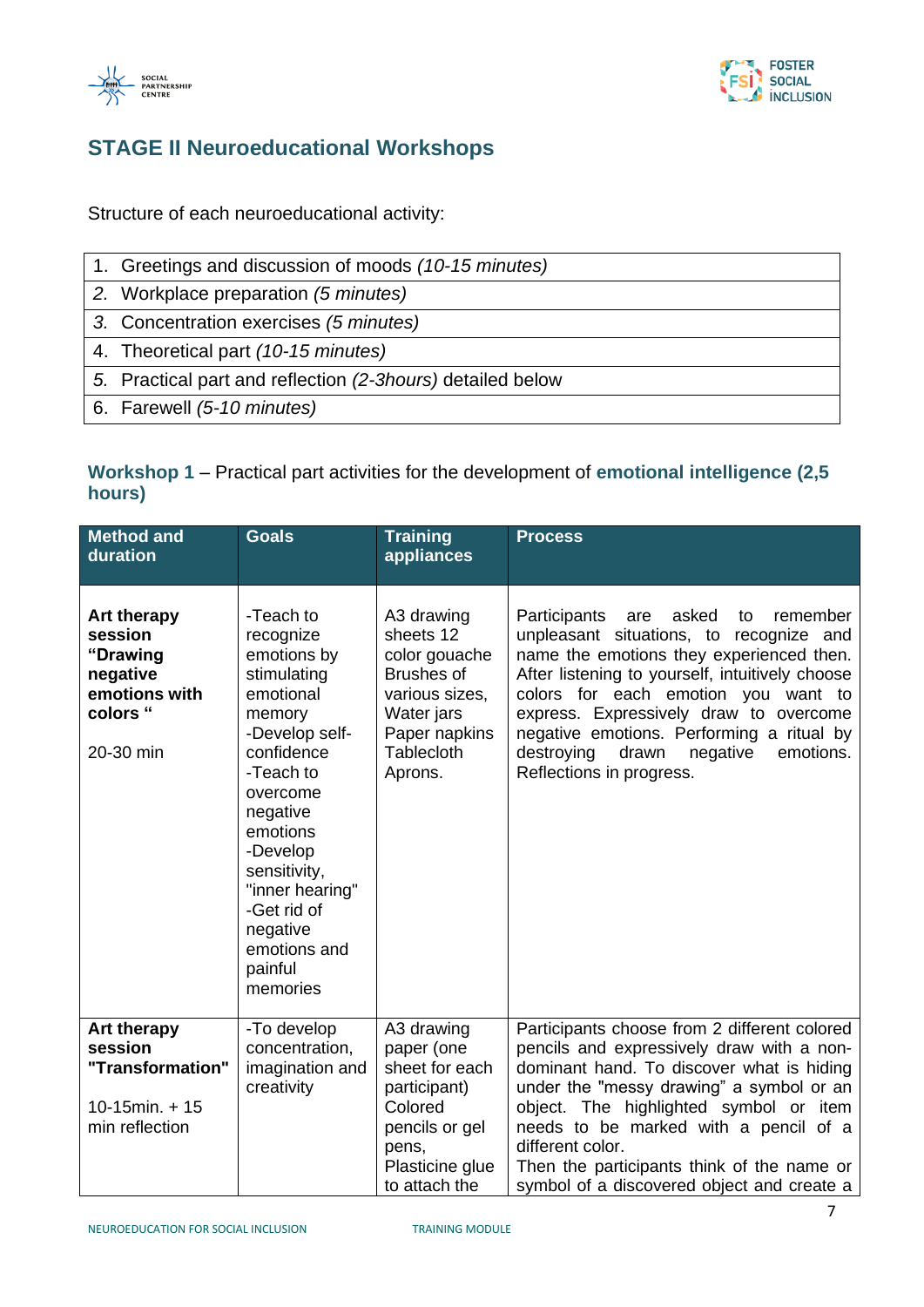



|                                                                         |                                                                                 | sheet to the<br>table.                                                     | message to the public in first person. Then<br>shows the drawing to the group members,<br>say its name, and read the message to the<br>public. E.g. - I, the ship, say 'Il take you to<br>the other shore.                                                                                                                                                                                                                                                                                                                                                                                                                                                                                                                                                                                                                                                                                                                                                                                                                                                                                                                                                                                                                                                                                                                                                                                                                                                                                                                                                                                                                                                                                                                                                                                                                                                                                                                                                                         |
|-------------------------------------------------------------------------|---------------------------------------------------------------------------------|----------------------------------------------------------------------------|------------------------------------------------------------------------------------------------------------------------------------------------------------------------------------------------------------------------------------------------------------------------------------------------------------------------------------------------------------------------------------------------------------------------------------------------------------------------------------------------------------------------------------------------------------------------------------------------------------------------------------------------------------------------------------------------------------------------------------------------------------------------------------------------------------------------------------------------------------------------------------------------------------------------------------------------------------------------------------------------------------------------------------------------------------------------------------------------------------------------------------------------------------------------------------------------------------------------------------------------------------------------------------------------------------------------------------------------------------------------------------------------------------------------------------------------------------------------------------------------------------------------------------------------------------------------------------------------------------------------------------------------------------------------------------------------------------------------------------------------------------------------------------------------------------------------------------------------------------------------------------------------------------------------------------------------------------------------------------|
| <b>Exercise/test</b><br>method<br>"I want, I can, I<br>do"<br>1,5 hours | -Teach<br>to<br>evaluate<br>own<br>desires,<br>opportunities<br>and activities. | Writing sheets<br>of paper (4 for<br>each<br>participant),<br>colored pens | Participants are given four sheets and four<br>pens of different colors. The first stage of<br>the exercise - On the first sheet, the<br>participants write down the "Sheet of my<br>dreams and goals" and vertically list the<br>three most important dreams and the three<br>main goals. In the second - "I want" and<br>vertically write and number your wishes.<br>The facilitator emphasizes that participants<br>write everything that comes to mind. In the<br>third - "I can" and vertically write and<br>number what you can do. In the fourth, I<br>"do" and list everything that everyone does<br>in life. Second stage of the exercise - The<br>facilitator invites participants to check that<br>the dreams they have written correspond to<br>the goals. Corresponding to any dream and<br>any goal is underlined in one color. The<br>facilitator emphasizes that the dream is<br>almost the same as the goal, the only<br>difference is that the dream will remain just<br>a dream if nothing is done. Next, the<br>facilitator invites participants to take the<br>other three sheets "I Want", "I Can", and "I<br>Do". Participants are encouraged to count<br>how many statements they have written in<br>each of the three columns. Everyone tells<br>the results. The third stage of the exercise -<br>After taking pens of different colors,<br>underline solid sentences that come out<br>reading all three sheets horizontally. The<br>statements in the different columns are<br>the<br>often<br>overlapped<br>because<br>most<br>participants do not know their purpose and<br>the desires are scattered and do not match<br>what they can and do. Participants are<br>invited to repeat the exercise from the<br>beginning. In most cases, repetitive results<br>are great, emphasizing the importance of<br>having a goal, how to achieve it, and taking<br>responsibility for how you live, how you<br>spend time, what you do and what you<br>don't. |

 $\overline{\phantom{a}}$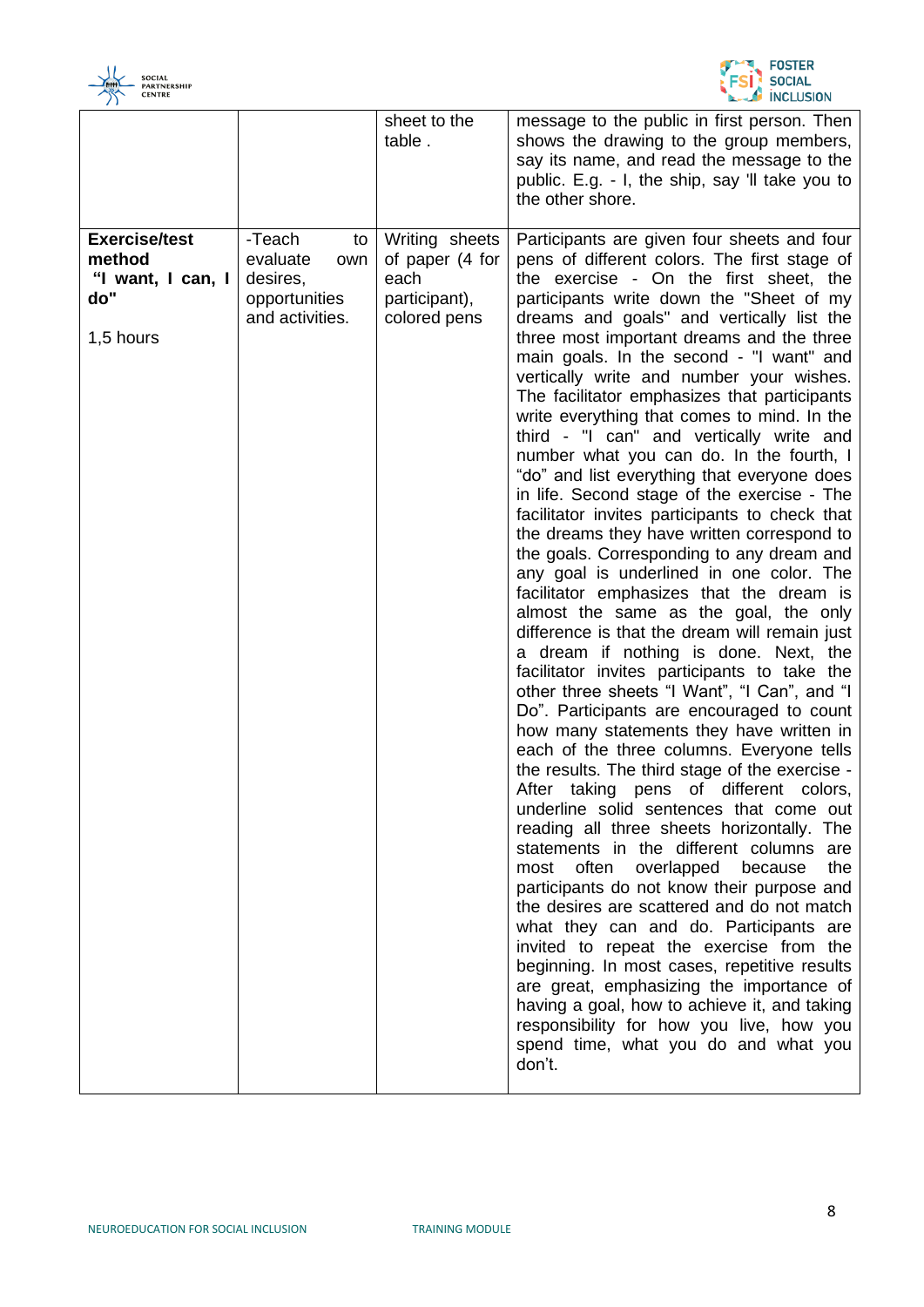



| Workshop 2 – Practical part activities for the development of social intelligence (2,5 |  |
|----------------------------------------------------------------------------------------|--|
| hours)                                                                                 |  |

| <b>Method and</b><br>duration                                                                                                                                                         | <b>Goals</b>                                                                                                                                                                                                                                                                                                                           | <b>Training</b><br>appliances                                                                                                                           | <b>Process</b>                                                                                                                                                                                                                                                                                                                                                                                                                                                                                                                                                                                                                                                                                                                                                                                        |
|---------------------------------------------------------------------------------------------------------------------------------------------------------------------------------------|----------------------------------------------------------------------------------------------------------------------------------------------------------------------------------------------------------------------------------------------------------------------------------------------------------------------------------------|---------------------------------------------------------------------------------------------------------------------------------------------------------|-------------------------------------------------------------------------------------------------------------------------------------------------------------------------------------------------------------------------------------------------------------------------------------------------------------------------------------------------------------------------------------------------------------------------------------------------------------------------------------------------------------------------------------------------------------------------------------------------------------------------------------------------------------------------------------------------------------------------------------------------------------------------------------------------------|
| <b>Art therapy</b><br>session<br>"Acquaintance<br>by colors"<br>Applied during<br>the first session<br>as a method of<br>acquaintance.<br>20-30 minutes<br>+ 30 minutes<br>reflection | -To teach to relax and<br>concentrate on the task.<br>-Teach<br>listen<br>to<br>to<br>choose colors<br>yourself,<br>intuitively for emotion and<br>feeling.<br>-Teach<br>emotions<br>and<br>feelings to paint in color.<br>-Teach to follow the rules<br>and say compliments.<br>-To develop imagination,<br>intuition and creativity. | Sheets of A3<br>(A4) size<br>paper.<br>Colored<br>pencils or 12-<br>color<br>gouache.<br>Brushes,<br>water<br>containers,<br>paper<br>napkins.          | Everyone sits in a circle, looking at<br>the group members and listens to<br>themselves: what feelings, emotions<br>looking<br>arise<br>when<br>at<br>each<br>participant. Each member intuitively<br>selects the color (s) to draw other<br>participant. Drawings for the group<br>are shown later. Then everyone<br>shares how they managed to listen<br>to themselves, choose a color for the<br>emotion, draw the participants with<br>colors. Emotions and feelings are<br>named. A compliment is said.                                                                                                                                                                                                                                                                                          |
| <b>Art therapy</b><br>session<br>"Tiptoeing"<br>20 minutes +<br>30 minutes<br>reflection                                                                                              | -To develop<br>understanding of one's<br>own and others' limits,<br>dignity and tolerance.<br>- To develop<br>communication skills in<br>two, responsibility for<br>one's actions, adherence<br>to rules.                                                                                                                              | A2 format<br>drawing<br>sheets (one<br>sheet for two<br>participants),<br>12 color<br>gouache,<br>paper<br>napkins,<br>tablecloth for<br>table, aprons. | Draw in a pair by fingertips. Each<br>participant chooses only one color to<br>create a picture. Visually (in invisible<br>lines) divide the sheet into three<br>parts: the middle part - "neutral<br>waters". The left and right parts of<br>the sheet are the personal space of<br>each participant. Participants must<br>take responsibility for communication<br>by drawing with their fingertips<br>("tiptoeing"). They draw<br>in pairs,<br>sitting in front of each other in<br>Participants<br>silence.<br>their<br>name<br>the<br>experiences<br>and<br>describe<br>differences<br>when<br>there<br>was<br>"tiptoeing" in neutral territory, when<br>"tiptoeing"<br>was at<br>personal<br>$\mathsf{a}$<br>boundary,<br>and when the partner<br>himself<br>personal<br>crossed<br>boundaries. |
| <b>Visualization</b><br>method<br>$(10 \text{ min} + 20)$<br>min reflection)                                                                                                          | - Empower a person to<br>take responsibility for own<br>actions<br>- Answer the personal<br>query "what i want"                                                                                                                                                                                                                        |                                                                                                                                                         | With a certain text neuroeducator<br>helps to get into a particular image<br>visualize.<br><b>Discussion</b><br>and<br>in.<br>progress.                                                                                                                                                                                                                                                                                                                                                                                                                                                                                                                                                                                                                                                               |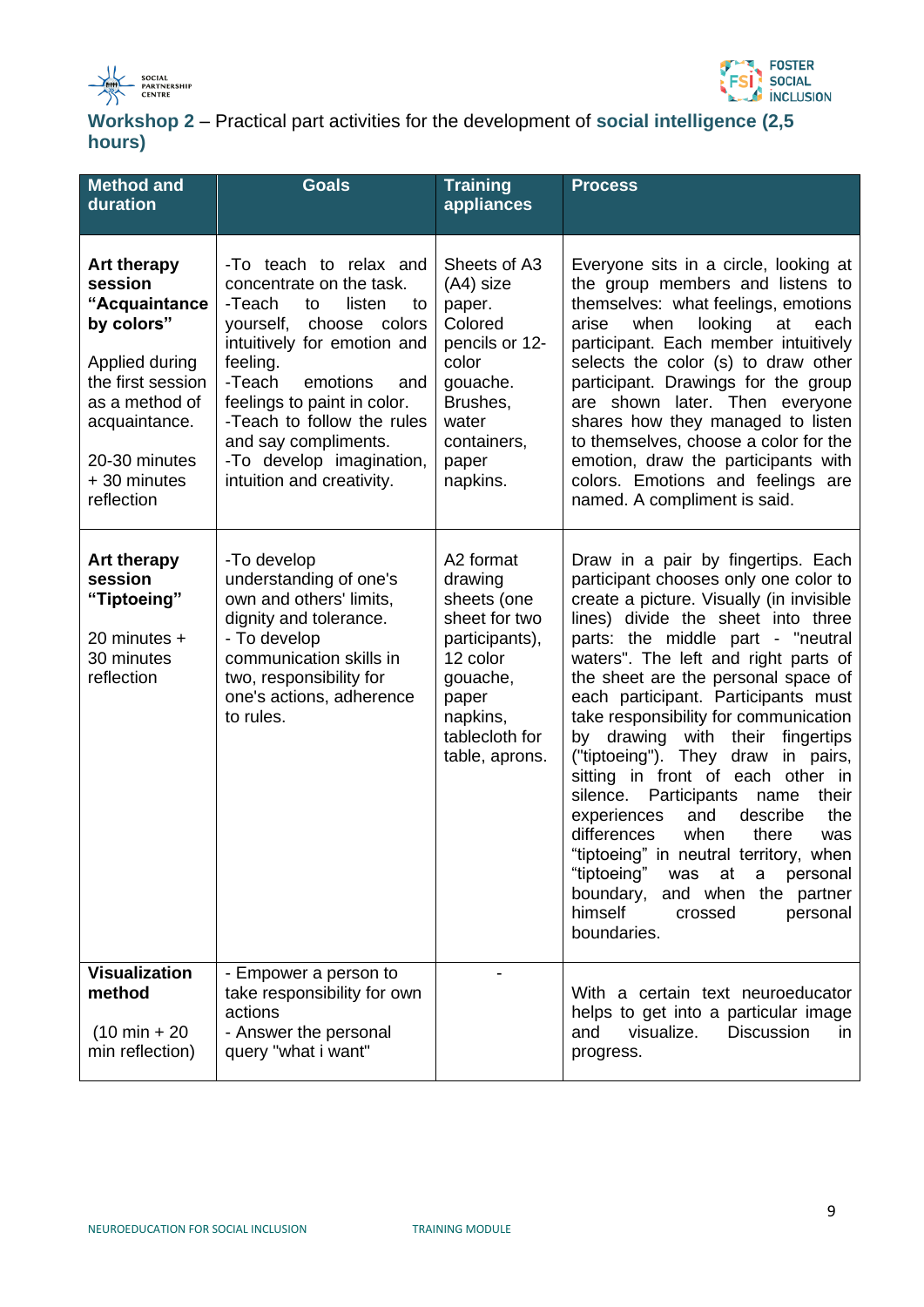



| Workshop 3 – Practical part activities for the development of spiritual intelligence (2,5 |  |
|-------------------------------------------------------------------------------------------|--|
| hours)                                                                                    |  |

| <b>Method and</b><br>duration                                                                                                                                                                        | <b>Goals</b>                                                                                                                                                                                                                                                                                                                                                                                      | <b>Training</b><br>appliances                                | <b>Process</b>                                                                                                                                                                                                                                                                                                                                                                                                                                                                                                                                                                                                                                                                                                                                                                                                                                                                                                                                                                                          |
|------------------------------------------------------------------------------------------------------------------------------------------------------------------------------------------------------|---------------------------------------------------------------------------------------------------------------------------------------------------------------------------------------------------------------------------------------------------------------------------------------------------------------------------------------------------------------------------------------------------|--------------------------------------------------------------|---------------------------------------------------------------------------------------------------------------------------------------------------------------------------------------------------------------------------------------------------------------------------------------------------------------------------------------------------------------------------------------------------------------------------------------------------------------------------------------------------------------------------------------------------------------------------------------------------------------------------------------------------------------------------------------------------------------------------------------------------------------------------------------------------------------------------------------------------------------------------------------------------------------------------------------------------------------------------------------------------------|
|                                                                                                                                                                                                      |                                                                                                                                                                                                                                                                                                                                                                                                   |                                                              |                                                                                                                                                                                                                                                                                                                                                                                                                                                                                                                                                                                                                                                                                                                                                                                                                                                                                                                                                                                                         |
| <b>Art therapy</b><br>session "My<br>origin"<br>30-60 min<br>(Verbal codes<br>method is applied<br>as needed)                                                                                        | -To help assimilate and<br>become aware of<br>personal values passed<br>down by the family<br>-Develop imagination<br>-Strengthen self-<br>confidence<br>-To reveal spirituality<br>and creativity, inner<br>natural powers<br>-Facilitate changes in<br>attitudes and<br>adjustments in thinking                                                                                                 | A4 format sheet,<br>colored pencils,<br>pens.                | Sheet A 4 is placed horizontally<br>and divided into four sections.<br>Start filling from the bottom right.<br>The<br>following<br>is<br>completed<br>clockwise: 1. What I received<br>from my grandparents; what I<br>received from my father; what I<br>got from my mother; what i give<br>to others i. The answers must<br>reflect the constitution of the<br>body, the characteristics of the<br>character, the values, the relics<br>of the inherited family,<br>the<br>traditions, etc.                                                                                                                                                                                                                                                                                                                                                                                                                                                                                                           |
| <b>Meditation "I am</b><br>the tree of life"<br>combined with art<br>therapy session<br>10 min meditation<br>$+60-90$ min art<br>therapy session<br>(Verbal codes<br>method is applied<br>as needed) | - Development of<br>subconscious powers<br>-Help to assimilate and<br>become aware of truth,<br>wisdom, meaning of<br>life, family as values.<br>-Enable to acquire new<br>knowledge: knowing<br>"who I am"<br>-Develop imagination<br>-Strengthen self-<br>confidence -Discover<br>spirituality and<br>creativity<br>-Develop internal,<br>natural powers for<br>creativity and self-<br>healing | A1 format sheet,<br>gouache,<br>brushes, water<br>container. | Participants are invited to stand<br>in a circle so that they can stand<br>freely next to each other. This is<br>important to have a personal<br>space for their senses during<br>meditation. They are asked to<br>stand up comfortably and stably:<br>feet shoulder-width apart, soles<br>resting on the ground. A signal<br>is then given to close their eyes,<br>take a deep breath through the<br>nose and exhale through the<br>mouth. The facilitator reads the<br>text of the contemplation in short<br>sentences, and the participants<br>all repeat it together in a low<br>voice. The facilitator says the<br>text. Second part. Participants<br>are invited to paint their tree of<br>life. Participants are asked to<br>observe imaginary scenes and<br>symbols, emerging emotions,<br>states of memories, then choose<br>colors and draw in a relaxed<br>way. The drawing is shown to<br>participants,<br>the<br>the<br>group<br>experiences<br>experienced<br>are<br>named and described. |
| <b>Exercises/tests</b>                                                                                                                                                                               | - Check how everyone                                                                                                                                                                                                                                                                                                                                                                              | Sheet of paper                                               | Give the participants a task to                                                                                                                                                                                                                                                                                                                                                                                                                                                                                                                                                                                                                                                                                                                                                                                                                                                                                                                                                                         |
| methods session                                                                                                                                                                                      | loves themselves                                                                                                                                                                                                                                                                                                                                                                                  | and pen                                                      | write 30 good words about                                                                                                                                                                                                                                                                                                                                                                                                                                                                                                                                                                                                                                                                                                                                                                                                                                                                                                                                                                               |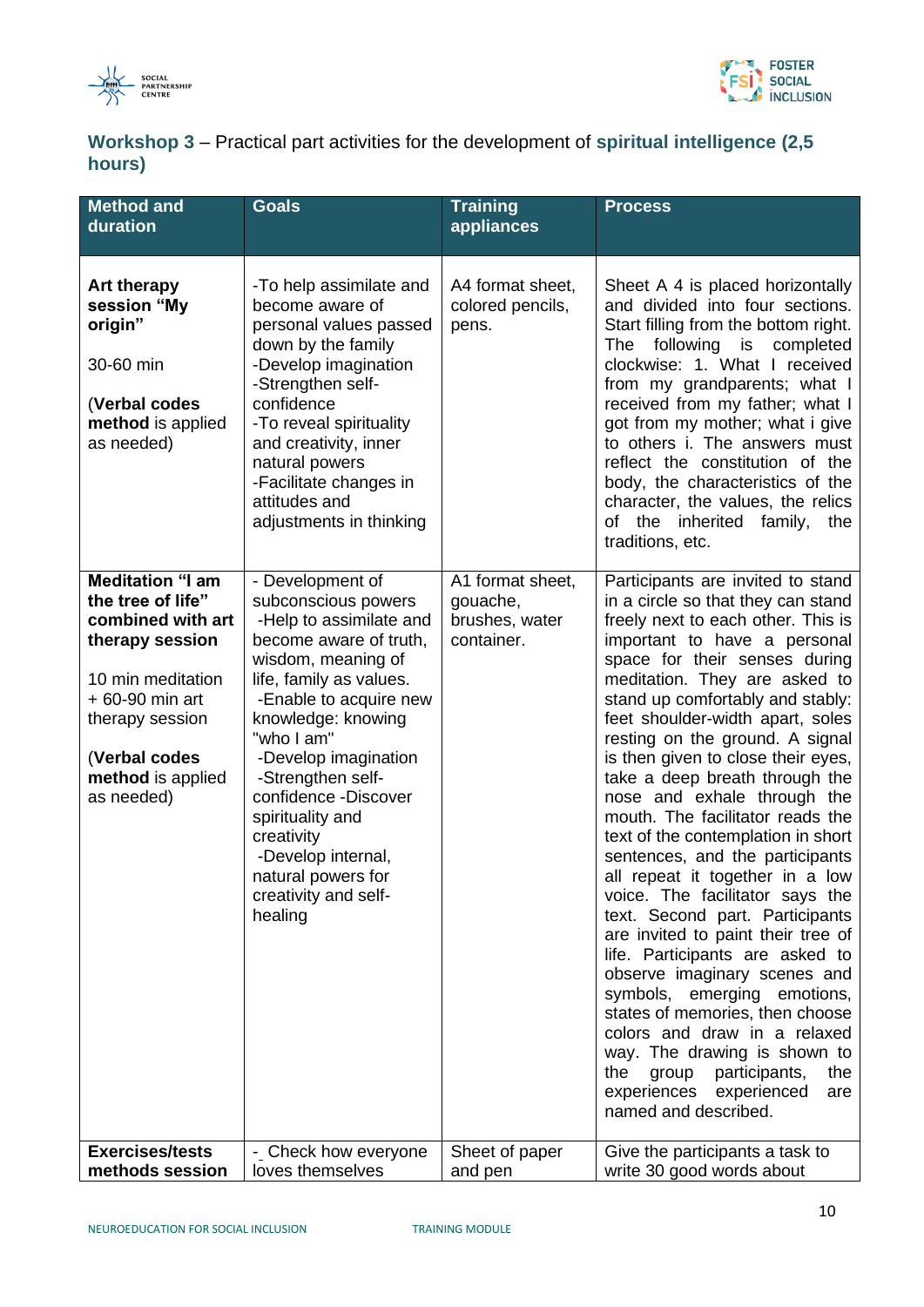



| "30 good words"<br>3minutes + 15 min<br>reflection | -Help to develop /<br>revitalize one of the<br>most important powers<br>of human<br>consciousness To love<br>and be loved |  | themselves in 3 minutes |
|----------------------------------------------------|---------------------------------------------------------------------------------------------------------------------------|--|-------------------------|
|----------------------------------------------------|---------------------------------------------------------------------------------------------------------------------------|--|-------------------------|

#### **Workshop 4** – Practical part activities for the development of **personal, communication, creativity** competences **(2 hours)**

| <b>Method and</b><br>duration                               | <b>Goals</b>                                                                                                                                                                                                                                                                                                                                                                                                                                           | <b>Training</b><br>appliances                                                                                 | <b>Process</b>                                                                                                                                                                                                                                                                                                                                                                                                                                                                                                                                                                                                                                                                                                                                                                                                                                                                                                                                                                                                                                                                                                                                                       |
|-------------------------------------------------------------|--------------------------------------------------------------------------------------------------------------------------------------------------------------------------------------------------------------------------------------------------------------------------------------------------------------------------------------------------------------------------------------------------------------------------------------------------------|---------------------------------------------------------------------------------------------------------------|----------------------------------------------------------------------------------------------------------------------------------------------------------------------------------------------------------------------------------------------------------------------------------------------------------------------------------------------------------------------------------------------------------------------------------------------------------------------------------------------------------------------------------------------------------------------------------------------------------------------------------------------------------------------------------------------------------------------------------------------------------------------------------------------------------------------------------------------------------------------------------------------------------------------------------------------------------------------------------------------------------------------------------------------------------------------------------------------------------------------------------------------------------------------|
| <b>Art therapy</b><br>session<br>"My<br>Kingdom"<br>2 hours | -For better<br>understanding of<br>yourself, others and the<br>environment,<br>- safely express<br>negative feelings or<br>emotions.<br>- recognize your<br>thoughts, emotions and<br>feelings,<br>- have the opportunity<br>to change the behavior<br>and thinking.<br>- to express emotions<br>and better understand<br>them, to transform and<br>change the emotional<br>state from unfavorable<br>to desired.<br>- develop<br>communication skills | Drawing paper,<br>paints (watercolor<br>or gouache),<br>pencils, markers<br>or chalks, colored<br>plasticine. | Each participant names their current<br>emotional state and draws a figure<br>on the sheet with a non-dominant<br>(possibly with their<br>hand<br>eyes<br>closed) - as they wish, as the hand<br>leads. The facilitator then "leads" to<br>an imaginative journey, during which<br>he sees his land, world, kingdom<br>when<br>he<br>climbs<br>mountain.<br>a<br>(Imagination journey takes place<br>with eyes closed) In the space<br>(figure) he has defined, everyone<br>draws the kingdom they have seen.<br>On the next page, write down the<br>name of your kingdom (country), the<br>three laws of that kingdom, what<br>makes it special, what it would<br>advertise to tourists, and what is<br>strictly forbidden in it. Then a sharing<br>takes place, everyone tells about<br>their kingdom and receives a gift<br>from each participant. Write down<br>the gifts you receive and give to<br>others. From all the gifts (received<br>and gifted) choose what you want,<br>what you need most and draw in<br>your kingdom (can be molded from<br>plasticine). From all the gifts, choose<br>the one that is most excited or most<br>needed at the moment. |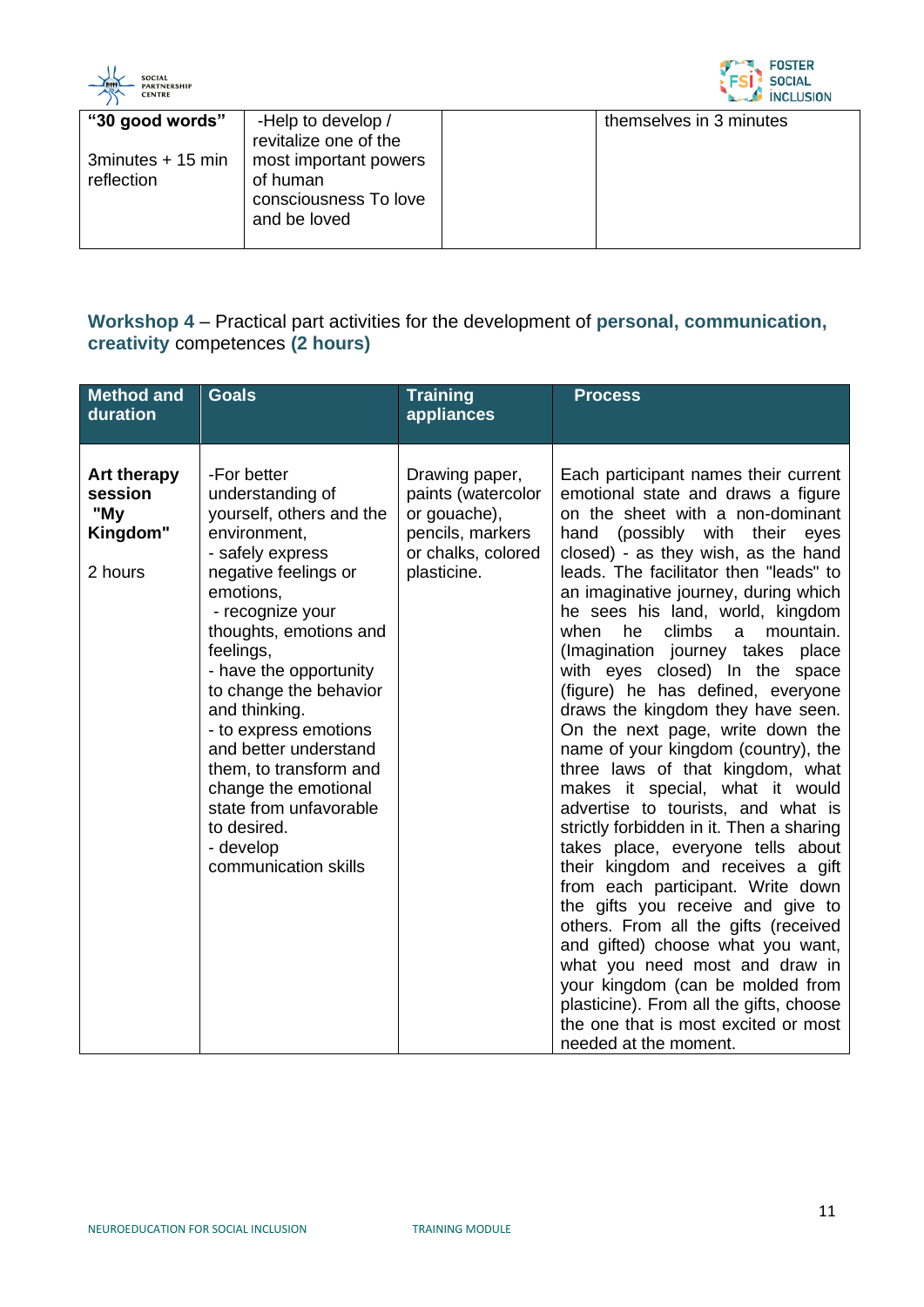



#### **STAGE III Presentation of the workshops results**

The training is completed as in introductory meeting in a circle, using associative metaphorical cards. Each participant chooses a card and tells how he or she feels at the moment. Discussion in progress.

#### **STAGE IV Evaluation**

Participants are handed out the questionnaire where they write how they feel at the moment, what has changed in their lives, what they have implemented, what they have not, what they have applied in real life. This allows you to measure the change by comparing the feelings and situations described during the first and last session.

Certain tests are performed and based on personal reflection, the participants together with the specialist, decide whether the participants want/need further neuroeducational sessions or whether they will improve and pursue their goals on their own.

## ENJOY THE TRAINING!